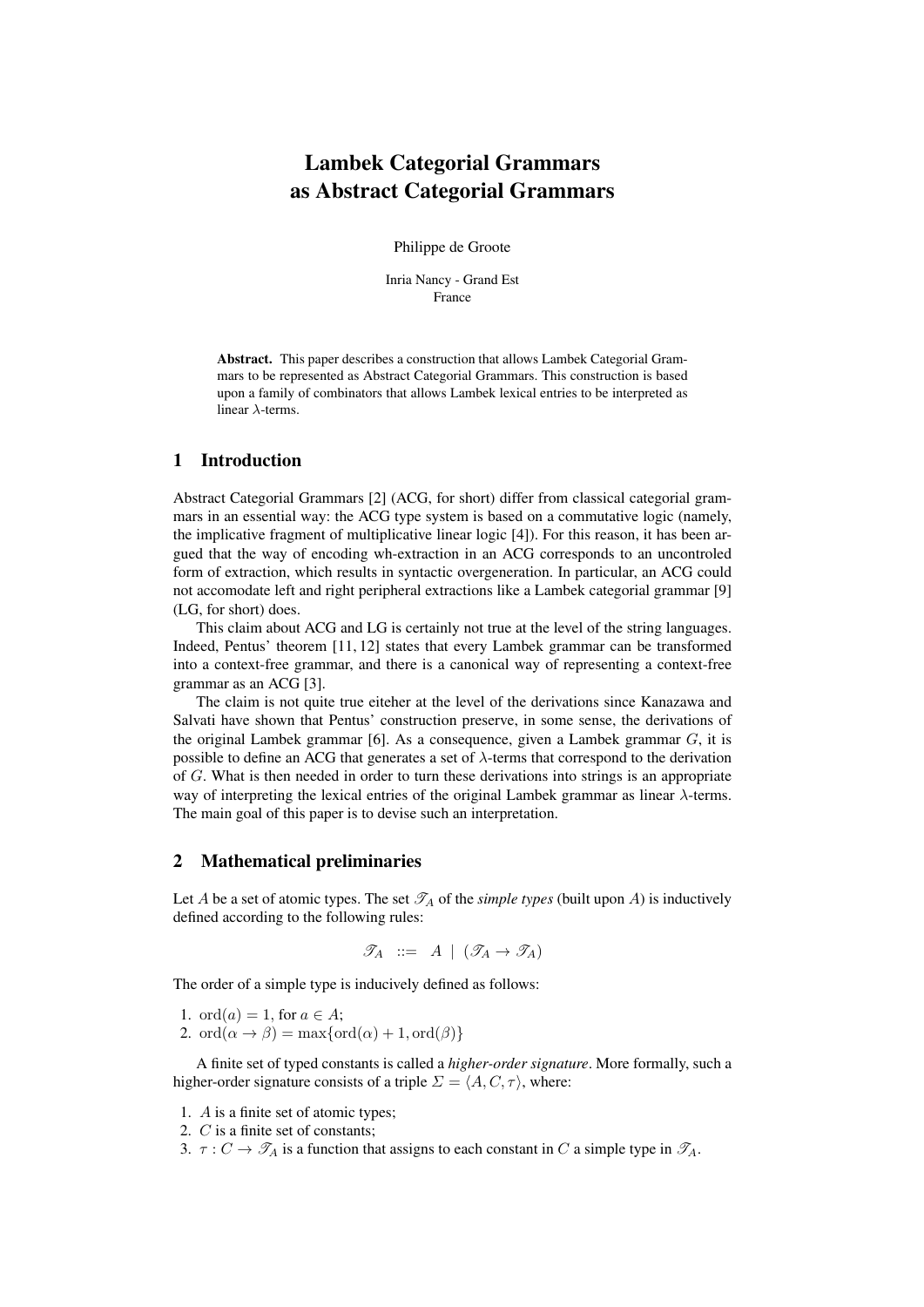Let  $\Sigma = \langle A, C, \tau \rangle$  be a signature. The order of  $\Sigma$  is defined to be max{ord( $\tau(c)$ )|  $c \in C$ }. Let X be an infinite countable set of  $\lambda$ -variables. Given a higher-order signature  $\Sigma$  =  $\langle A, C, \tau \rangle$ , the set  $\Lambda(\Sigma)$  of the *linear*  $\lambda$ *-terms* built upon  $\Sigma$  is inductively defined as follows:

- 1. if  $c \in C$ , then  $c \in \Lambda(\Sigma)$ ;
- 2. if  $x \in X$ , then  $x \in \Lambda(\Sigma)$ ;
- 3. if  $x \in X$ ,  $t \in \Lambda(\Sigma)$ , and x occurs free in t exactly once, then  $(\lambda x. t) \in \Lambda(\Sigma)$ ;

4. if  $t, u \in \Lambda(\Sigma)$ , and the sets of free variables of t and u are disjoint, then  $(t u) \in \Lambda(\Sigma)$ .

 $\Lambda(\Sigma)$  is provided with the usual notion of capture-avoiding substitution,  $\alpha$ -conversion, β-reduction, and η-reduction [1]. we take the relation of  $βη$ -equivalence as the notion of equality between  $\lambda$ -terms.

Each  $\lambda$ -terms in  $\Lambda(\Sigma)$  may be assigned a simple type according to the following type system:

$$
\vdash_{\Sigma} c : \tau(c) \qquad x : \alpha \vdash_{\Sigma} x : \alpha
$$
\n
$$
\frac{\Gamma, x : \alpha \vdash_{\Sigma} t : \beta}{\Gamma \vdash_{\Sigma} (\lambda x.t) : (\alpha \to \beta)} \qquad \frac{\Gamma \vdash_{\Sigma} t : (\alpha \to \beta) \quad \Delta \vdash_{\Sigma} u : \alpha}{\Gamma, \Delta \vdash_{\Sigma} (tu) : \beta}
$$

Given two higher-order signatures  $\Sigma_1 = \langle A_1, C_1, \tau_1 \rangle$  and  $\Sigma_2 = \langle A_2, C_2, \tau_2 \rangle$ , a morphism  $\Phi : \Sigma_1 \to \Sigma_2$  consists of an interpretation of the atomic types of  $\Sigma_1$  as types built upon  $A_2$  together with an interpretation of the constants of  $\Sigma_1$  as linear  $\lambda$ -terms built upon  $\Sigma_2$ . These two interpretations must be such that their homomorphic extensions commute with the typing relations. More formally, a *morphism between higher-order signatures*,  $\Phi$  :  $\Sigma_1 \rightarrow \Sigma_2$ , is defined to be a pair  $\Phi = \langle \eta, \theta \rangle$  such that:

- 1.  $\eta: A_1 \to \mathcal{I}(A_2)$  is a function that interprets the atomic types of  $\Sigma_1$  as simple types built upon  $A_2$ ;
- 2.  $\theta: C_1 \to \Lambda(\Sigma_2)$  is a function that interprets the constants of  $\Sigma_1$  as linear  $\lambda$ -terms built upon  $\Sigma_2$ :
- 3. the interpretation functions are compatible with the typing relation, *i.e.*, for any  $c \in C_1$ , the following typing judgement is derivable:

$$
\vdash_{\Sigma_2} \theta(c): \hat{\eta}(\tau_1(c)),
$$

where  $\hat{\eta}$  is the unique homomorphic extension of  $\eta$ .

Condition 3, in the above definition ensures that if  $x_1 : \alpha_1, \dots, x_n : \alpha_n \vdash_{\Sigma_1} t : \alpha$ , then:

$$
x_1 : \Phi(\alpha_1), \dots, x_n : \Phi(\alpha_n) \vdash_{\Sigma_2} \Phi(t) : \Phi(\alpha)
$$

where, according to the context,  $\Phi(\cdot)$  denotes either the homomorphic extension of  $\eta$  or the homomorphic extension of  $\eta$ .

Let  $\Phi : \Sigma_1 \to \Sigma_2$  be a morphism between signatures. The order of  $\Phi$  is defined to be  $\max\{\operatorname{ord}(\varPhi(a)) \, | \, a \in A_1\}.$ 

We end this section by introducing a few additional notations that will be useful in the sequel of the paper. Let  $I = \{i_1, \ldots, i_n\}$  be a totally ordered finite set of indices, and let  $(x_i)_{i \in I}$  (respectively,  $(\alpha_i)_{i \in I}$ ) be a sequence of  $\lambda$ -variables (respectively, simple types) indexed by *I*. We write  $(x_i: \alpha_i)_{i \in I}$  for the typing environment  $x_{i_1}: \alpha_{i_1}, \ldots, x_{i_n}: \alpha_{i_n}$ . Similarly, we write  $t[x_i := u_i]_{i \in I}$  for the simultaneous substitution in the  $\lambda$ -term t of the terms  $u_{i_1}, \ldots, u_{i_n}$  for the free variables  $x_{i_1}, \ldots, x_{i_n}$ . In this latter case, we assume that the set of variables  $\{x_i \mid i \in I\}$  corresponds exactly to the set of free variables of t.

Let  $\Sigma$  be an alphabet. As usual, we write  $\Sigma^*$  for the set of strings generated by  $\Sigma$ . We use  $\epsilon$  to denote the empty string, and the infix operator '+' to denote string concatenation. Accordingly, given a sequence of strings  $(w_i)_{i \in I}$ , we write  $\sum_{i \in I} w_i$  for the string  $w_{i_1}\ldots w_{i_n}$ .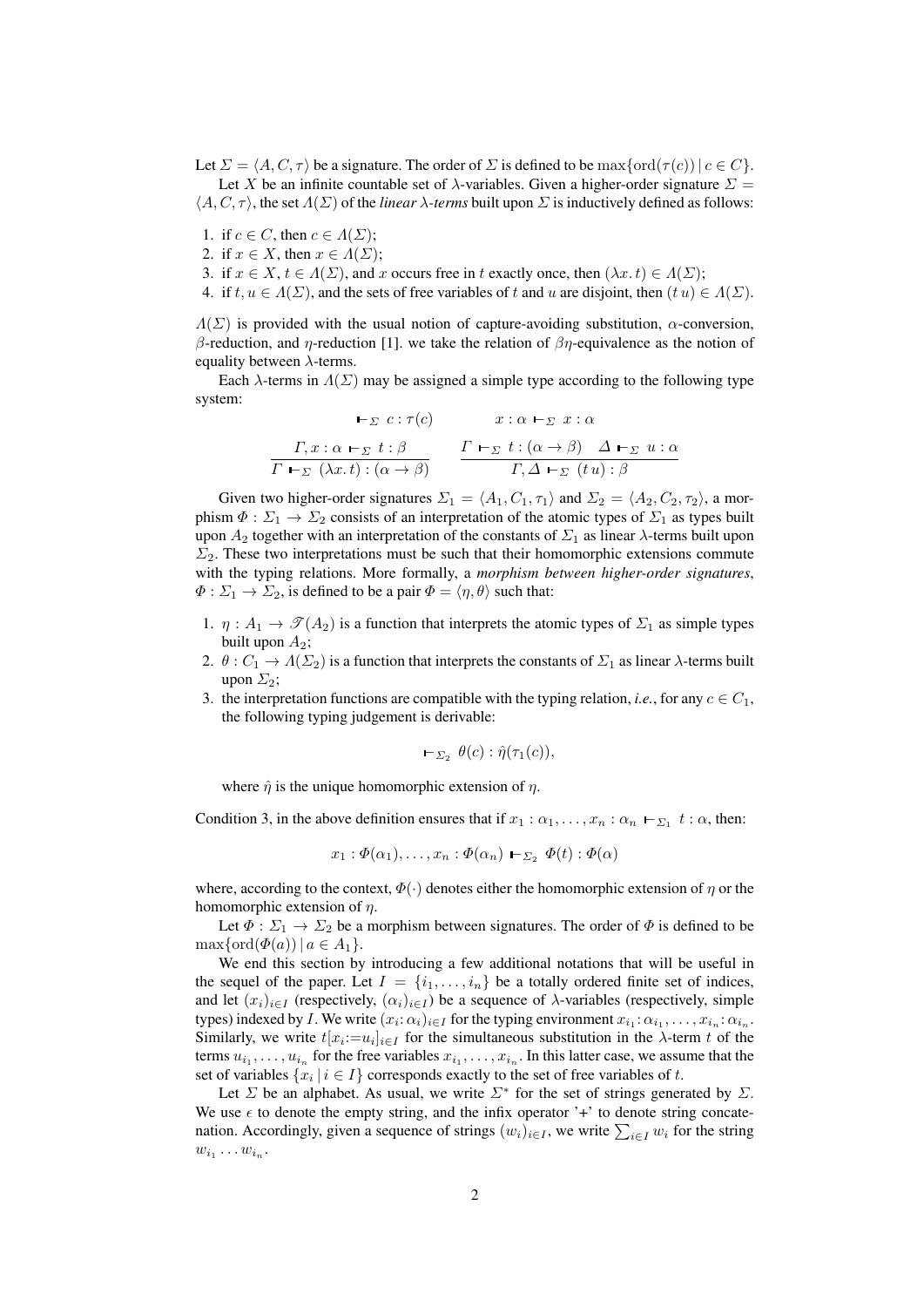```
Lambek Grammar
   man : n
woman : n
  some : np / n
  every : np / n
  loves : (np \setminus s) / npwho : (n \n\langle n \rangle / (np \n\langle s \rangle))whom : (n \nightharpoonup n) / (s / np)
```
Fig. 1.

## 3 Lambek categorial grammars

The classical notion of a Lambek categorial grammar is based on a deductive system known as the associative Lambek calculus [9]. This calculus may be seen as a non-commutative fragment of implicative linear logic [4].

Let  $A$  be a set of atomic formulas. The syntax of the Lambek formulas (built upon  $A$ ) obeys the following formation rules:

$$
\mathscr{F}_A \ ::= \ A \ | \ (\mathscr{F}_A \setminus \mathscr{F}_A) \ | \ (\mathscr{F}_A \, / \, \mathscr{F}_A)
$$

where formulas of the form  $\alpha \setminus \beta$  correspond to left-to-right implications (i.e.,  $\alpha$  *implies* β), and formulas of the form  $\alpha / \beta$  to right-to-left implications (i.e.,  $\alpha$  *is implied by* β). Lambek formulas are also called *syntactic types*.

The deduction relation is then specified by means of the following sequent calculus.

$$
\alpha \vdash_L \alpha
$$
\n
$$
\frac{\alpha, \Gamma \vdash_L \beta}{\Gamma \vdash_L \alpha \setminus \beta}
$$
\n
$$
\frac{\Gamma, \alpha \vdash_L \beta}{\Gamma \vdash_L \beta / \alpha}
$$
\n
$$
\frac{\Gamma \vdash_L \alpha \quad \Delta, \beta, \Theta \vdash_L \gamma}{\Delta, \Gamma, \alpha \setminus \beta, \Theta \vdash_L \gamma}
$$
\n
$$
\frac{\Gamma \vdash_L \alpha \quad \Delta, \beta, \Theta \vdash_L \gamma}{\Delta, \beta / \alpha, \Gamma, \Theta \vdash_L \gamma}
$$

It should be stressed that the above system does not include any structural rule. In particular, the non-commutativity of the systems is reflected by the absence of an exchange rule. This, in turn, explains the presence of two different implications.

A Lambek categorial grammar (L-grammar, for short) is defined to be a quadruple  $G = \langle \Sigma, A, \mathcal{L}, s \rangle$  such that:

- 1.  $\Sigma$  is a finite set of terminal symbols;
- 2. A is a finite set of atomic types;
- 3.  $\mathcal{L}: \Sigma \longrightarrow 2^{\mathscr{F}_A}$  is a *lexicon* that assigns to each terminal symbol a finite set of types built upon A;
- 4.  $s \in A$  is a distinguished type, called the *initial type* of the grammar.

A word  $a_0a_1 \ldots a_n \in \Sigma^*$  belongs to the language generated by G if and only if there exist  $\alpha_0 \in \mathcal{L}(\alpha_0), \alpha_1 \in \mathcal{L}(\alpha_1), \ldots \alpha_n \in \mathcal{L}(\alpha_n)$  such that  $\alpha_0, \alpha_1, \ldots \alpha_n \vdash_L s$  is derivable.

Figure 1 gives the lexicon of a Lambek categorial grammar that will serve as a running example throughout this paper. According to this grammar, the sentence "*every man who*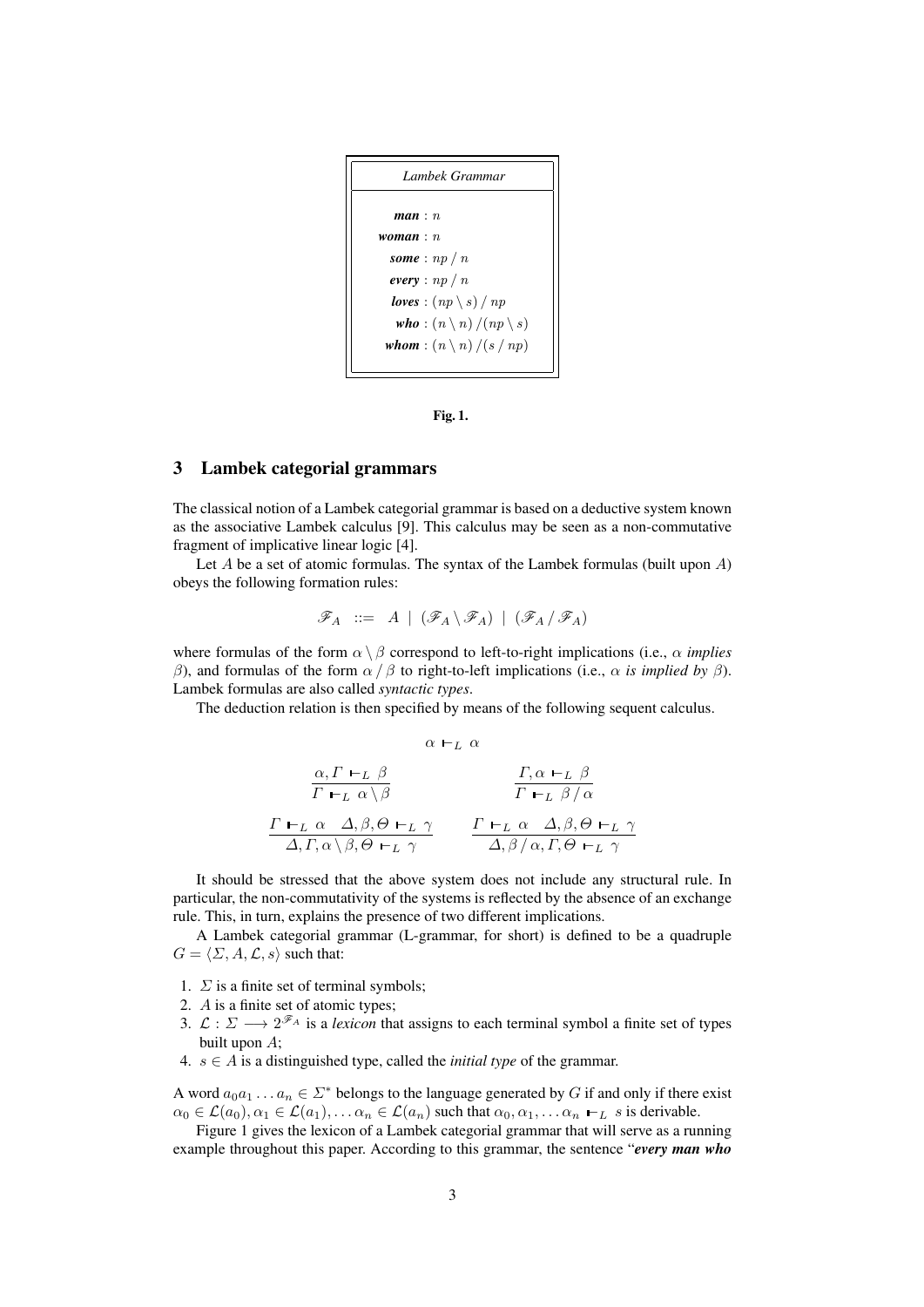*Context-free Grammar*  $\langle np \rangle \rightarrow \langle np/n \rangle \langle n \rangle$  $\langle s \rangle \rightarrow \langle np \rangle \langle (np \rangle s) / np \rangle \langle np \rangle$  $\langle n \rangle \rightarrow \langle n \rangle \langle (n \rangle n) / (np \rangle s) > \langle np \rangle s$  $\langle n \rangle \rightarrow \langle n \rangle \langle (n \nabla n)/(s/np) \rangle \langle s/np \rangle$  $\langle np \rangle$ s>  $\rightarrow$   $\langle (np \rangle s) / np$ >  $\langle np \rangle$  $\langle s / np \rangle \rightarrow \langle np \rangle \langle (np \rangle s) / np \rangle$  $\langle s / np \rangle \rightarrow \langle np \rangle \langle (np \rangle s) / np \rangle \langle np \rangle$  $\langle np/np \rangle \rightarrow \langle np/n \rangle \langle n/p \rangle$  $\langle n / np \rangle \rightarrow \langle n \rangle \langle (n \rangle n) / (np \rangle s) > \langle (np \rangle s) / np \rangle$  $\langle (np \sigr\rangle s)/np \rangle \rightarrow \langle (np \sigr\rangle s)/np \rangle \langle np \rangle$  $\langle n \rangle \rightarrow$  *man*  $\langle n \rangle \rightarrow$  *woman*  $\langle np/n \rangle \rightarrow$  *some*  $\langle np/n \rangle \rightarrow$  *every*  $\langle (np \sigr\rangle s)/np \rangle \rightarrow$  *loves*  $\langle (n \nabla n)/(np \nabla s) \rangle \rightarrow who$  $\langle \langle n \rangle n \rangle / (s / np)$   $\rightarrow$  *whom* 



*loves some woman loves every woman*" is grammatical because the following sequent is derivale:

 $np / n, n, (n \n\mid n) / (np \n\mid s), (np \n\mid s) / np, np / n, n, (np \n\mid s) / np, np / n, n \n\mid L \, s$ 

The above example illustrates that when dealing with a categorial grammar, parsing corresponds to proof-search. Consequently, a categorial parse structure amounts to a formal derivation. Then, using the Curry-Howard correspondance, it is possible to associate a simply typed (actually, linear) λ-term to any derivation of the Lambek calculus. This is realized by the following system:

$$
x:\alpha\,\vdash_{\lambda L}\,x:\alpha
$$

$$
\frac{x:\alpha, \Gamma \vdash_{\lambda L} t:\beta}{\Gamma \vdash_{\lambda L} \lambda x.t:\alpha \setminus \beta} \qquad \qquad \frac{\Gamma, x:\alpha \vdash_{\lambda L} t:\beta}{\Gamma \vdash_{\lambda L} \lambda x.t:\beta / \alpha}
$$
\n
$$
\frac{\Gamma \vdash_{\lambda L} u:\alpha \Delta \vdash_{\lambda L} t:\alpha \setminus \beta}{\Gamma, \Delta \vdash_{\lambda L} tu:\beta} \qquad \qquad \frac{\Gamma \vdash_{\lambda L} t:\beta / \alpha \Delta \vdash_{\lambda L} u:\alpha}{\Gamma, \Delta \vdash_{\lambda L} tu:\beta}
$$

According to Pentus' theorem [11, 12], every Lambek grammar may be turned into an equivalent context-free grammar. The context-free grammar of Figure 2, for instance, is a grammar that generates the same language as the Lambek grammar of Figure 1.

In the grammar of Figure 2, in agreement with Pentus' construction, types of the Lambek calculus are used as non-terminal symbols. In addition, every production rule  $\langle \alpha \rangle \to \langle \alpha_1 \rangle \dots \langle \alpha_n \rangle$  corresponds to a derivable sequent  $\alpha_1, \dots, \alpha_n \vdash_L \alpha$  whose derivation, in turn, corresponds to a  $\lambda$ -term. These sequents, together with the  $\lambda$ -terms encoding their derivations, are given in Figure 3.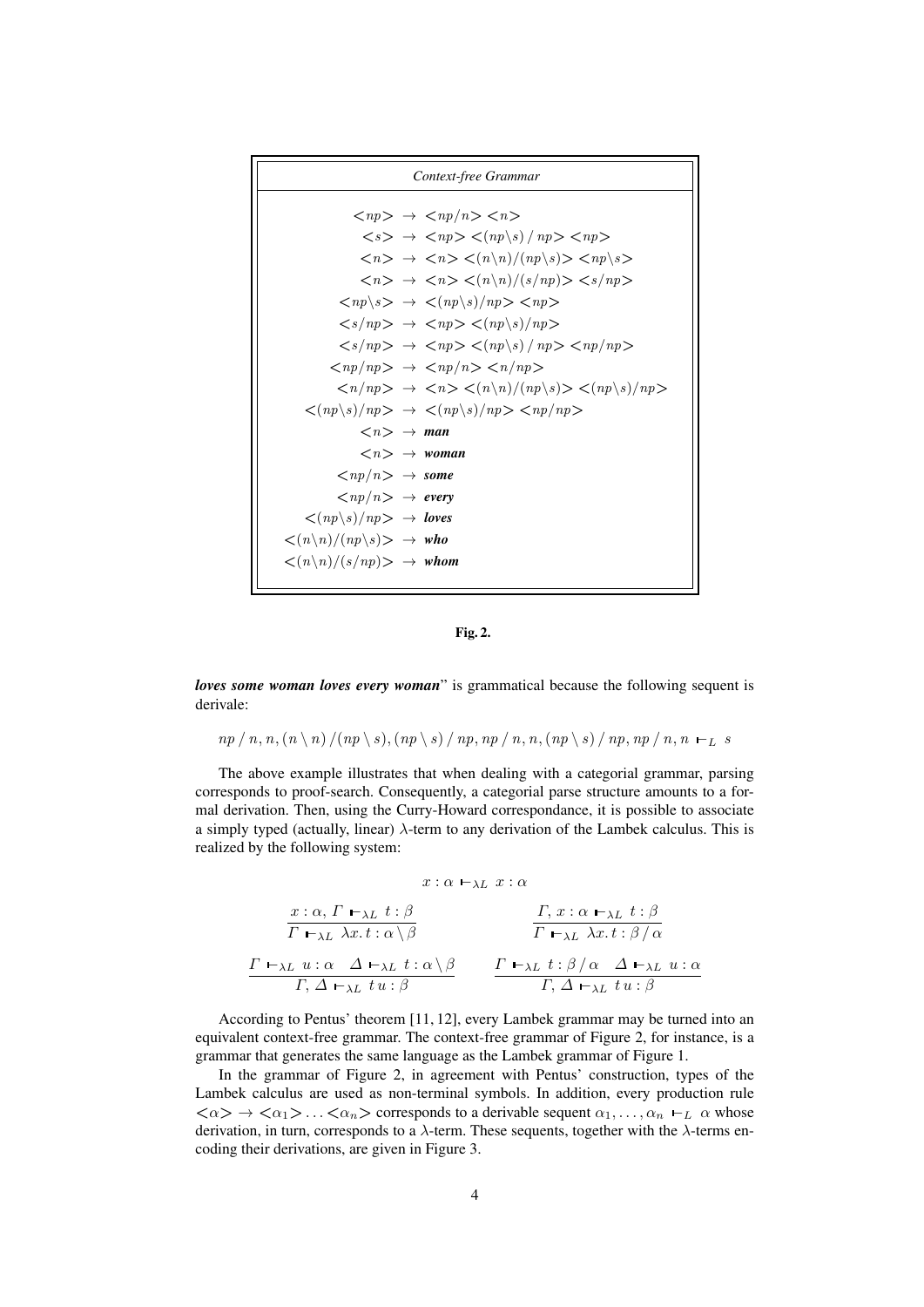| Derivable sequents                                                                                                                |
|-----------------------------------------------------------------------------------------------------------------------------------|
| $x: np/n, y: n \vdash_{\lambda L} x y: np$                                                                                        |
| $x: np, y: (np \ge k) / np, z: np \mapsto_{\lambda} L y z x : s$                                                                  |
| $w: n, x: (n \backslash n)/(np \backslash s), y: np \backslash s \mapsto_{\lambda L} x (\lambda z, y z) w: n$                     |
| $w: n, x: (n \backslash n)/(s(np), y: s(np \leftarrow_{\lambda L} x (\lambda z, y z) w: n$                                        |
| $x:(np\&s)/np, y: np \mapsto_{\lambda L} \lambda z. xy z: np\&s$                                                                  |
| $x: np, y: (np \s)/np \mapsto_{\lambda L} \lambda z. y z x : s/np$                                                                |
| $w: np, x: (np \ge k) / np, y: np(np \mapsto \perp \lambda z. x (yz) w : s(np$                                                    |
| $x: np/n, y: n(np \leftarrow_{\lambda L} \lambda z. x (yz): np(np)$                                                               |
| $v: n, w: (n \backslash n)/(np \backslash s), x: (np \backslash s)/np \mapsto_{\lambda L} \lambda y. w (\lambda z. xy z) v: n/np$ |
| $w:(np\&s)/np, x: np(np \mapsto_{\lambda L} \lambda yz. w(xy)z:(np\&s)/np$                                                        |



In some sense, a context-free grammar resulting from Pentus' construction preserves the parse structures of the original Lambek grammar. Consider, for instance, a sentence S belonging to the language generated by the Lambek grammar of Figure 1. Accordingly, there exists a derivation of  $S$  using the rules of the context-free grammar of Figure 2. Now, using this context-free derivation together with the  $\lambda$ -terms given in Figure 3 it is possible to compute the  $\lambda$ -term corresponding to the original derivation of S in the Lambek grammar of Figure 1. This has been shown by Kanazawa and Salvati [6].

#### 4 Abstract categorial grammars

Abstract categorial grammars have been introduced in [2]. Contrarily to the case of most other notions of categorial grammar, they are based on a fully commutative logic.

Formally, an *abstract categorial grammar* is a quadruple  $G = \langle \Sigma_1, \Sigma_2, \mathcal{L}, s \rangle$  where:

- 1.  $\Sigma_1$  and  $\Sigma_2$  are two higher-order signatures; they are called the *abstract vovabulary* and the *object vovabulary*, respectively;
- 2.  $\mathcal{L}: \Sigma_1 \to \Sigma_2$  is a morphism between the abstract vovabulary and the object vovabulary; it is called the *lexicon*;
- 3. s is an atomic type of the abstract vocabulary; it is called the *distinguished type* of the grammar.

The *abstract language* generated by  $G$ ,  $\mathcal{A}(\mathcal{G})$ , is defined as follows:

$$
\mathcal{A}(G) = \{ t \in \Lambda(\Sigma_1) \mid \mathbf{I}_{\Sigma_1} t : s \text{ is derivable} \}
$$

In words, the abstract language generated by G is the set of closed linear  $\lambda$ -terms, built upon the abstract vocabulary  $\Sigma_1$ , whose type is the distinguished type s.

The *object language* generated by  $G, \mathcal{O}(\mathcal{G})$ , is then defined to be the image of the abstract language by the lexicon  $\mathcal{L}$ :

$$
\mathcal{O}(G) = \{ t \in \Lambda(\Sigma_2) \, | \, \exists u \in \mathcal{A}(G). \ t = \mathcal{L}(u) \}
$$

The abstract language of an ACG may be thought of as its parse structures, and its object language as the language it generates. Using this intuition, it is not difficult to show that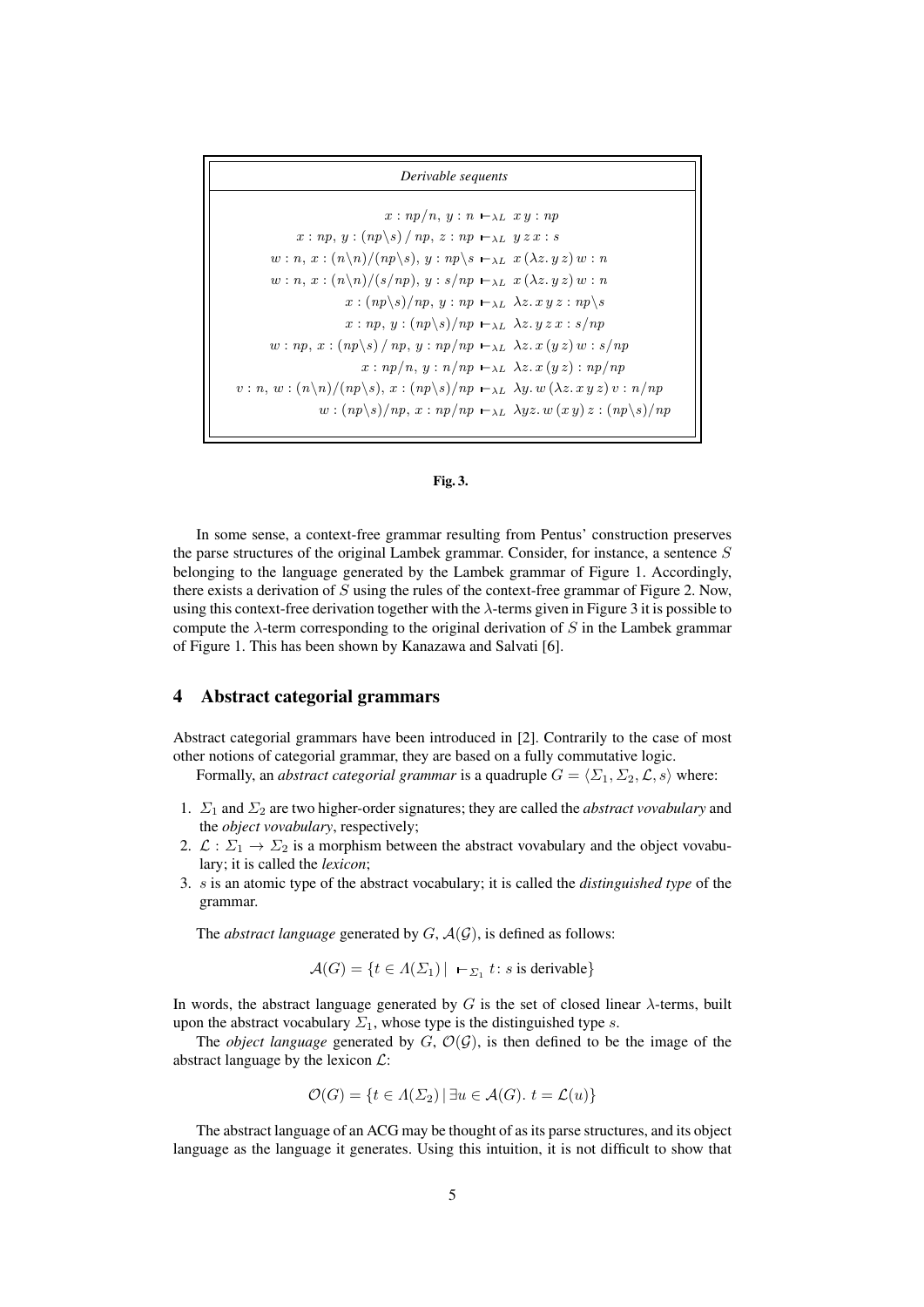

Fig. 4.





every context-free grammar may be represented as an ACG [3]. Accordingly, the contextfree grammar of Figure 2 could be turned into an ACG. Now, using a similar construction together with the result of Kanazawa and Salvati [6], one may take advantage of the  $\lambda$ terms given in Figure 3 in order to devise an ACG that generates the  $\lambda$ -terms that encodes the derivations of the original Lambek grammar of Figure 1. Lets call this ACG LDER. Its abstract vocabulary and its object vocabulary are respectively given in Figure 4 and Figure 5. Its lexicon is defined by Figure 6 and Figure 7.

While every Lambek grammar is strongly lexicalized, *LDER* is not (in the sense that some of its abstract constants are interpreted by pure combinators). In [7, 8], Kanazawa and Yoshinaka show that every second-order ACG (i.e., an ACG whose abstract vocabulary is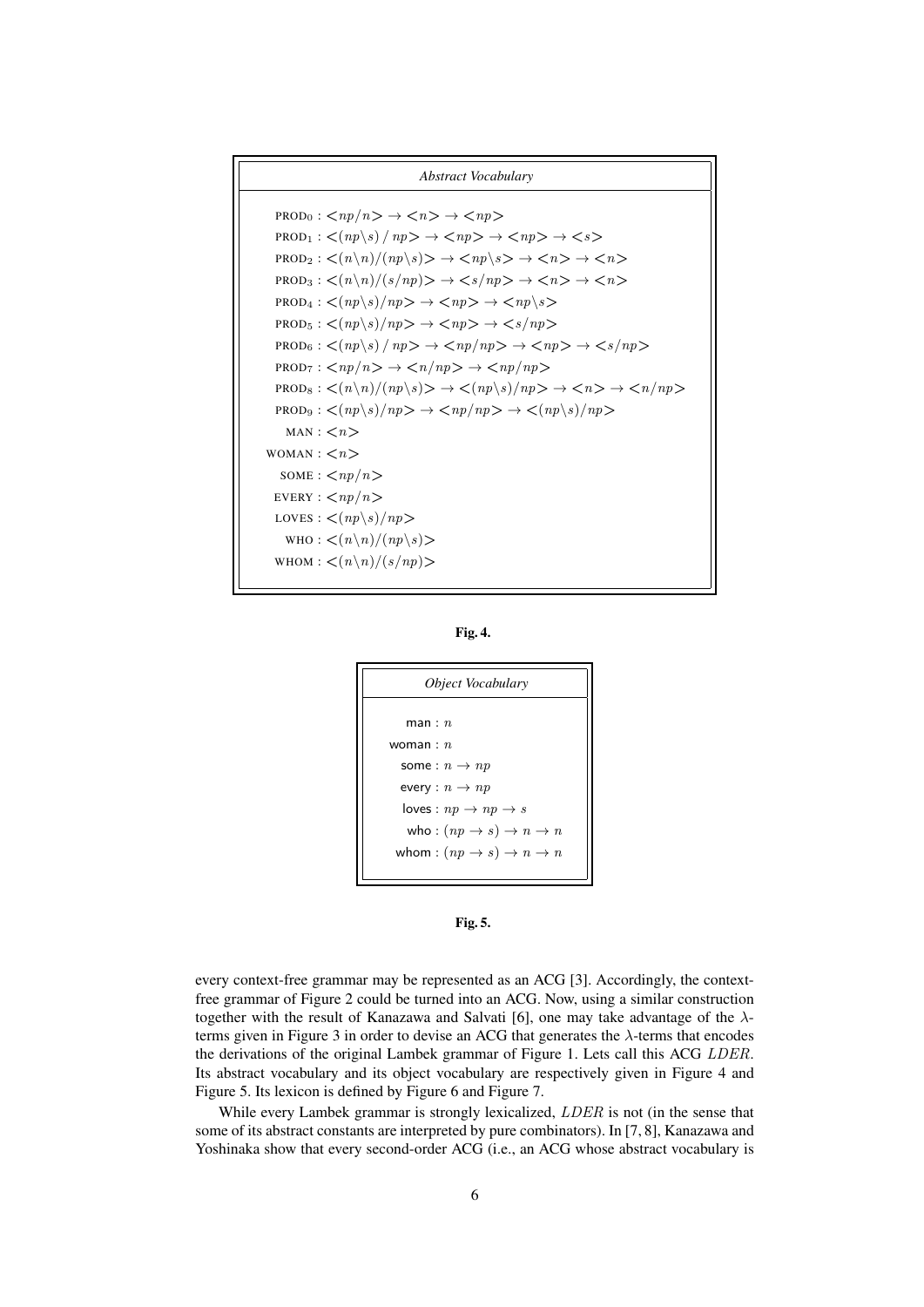

Fig. 6.



Fig. 7.

second-order) can be lexicalized. As a matter of fact,  $LDER$  is a second-order ACG because it derives from a context-free grammar. We may therefore lexicalize it. The resulting ACG, which we call  $LDER_{lex}$  shares with  $LDER$  the same object vocabulary (Fig. 5), the same set of abstract atomic types, and the same type interpretation (Fig. 6). As for the new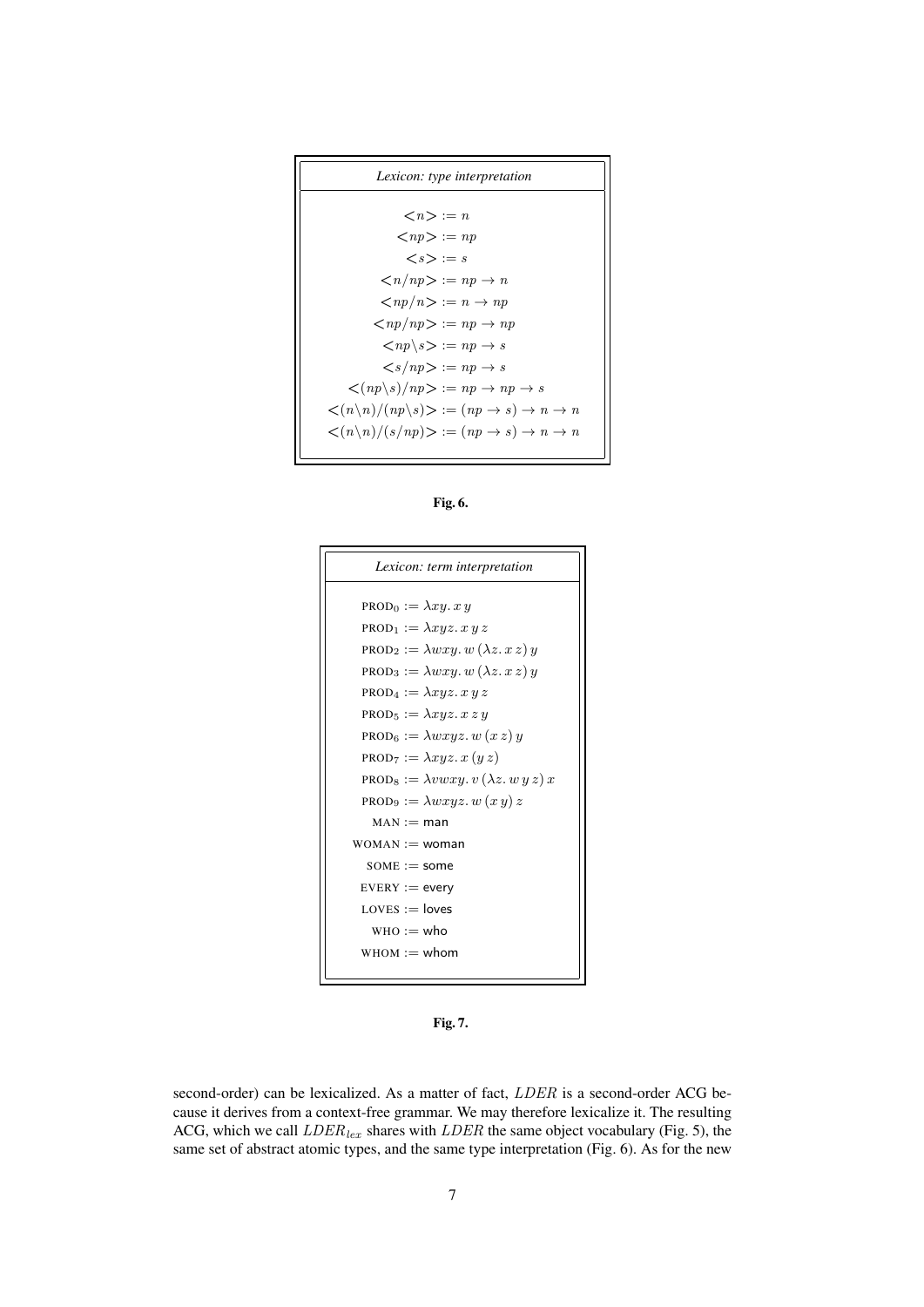```
Abstract Vocabulary (lexicalized grammar)
```

```
MAN: <\!\!n\!\!>WOMAN : \langle n \rangleSOME: \langle n \rangle \rightarrow \langle np \rangle\text{SOME}_0: \langle n / np \rangle \rightarrow \langle np / np \rangleEVERY : \langle n \rangle \rightarrow \langle np \rangleEVERY_0: \langle n/np \rangle \rightarrow \langle np/np \rangleLOVES : \langle np \rangle \rightarrow \langle np \rangle \rightarrow \langle s \rangleLOVES<sub>0</sub> : \langle np \rangle \rightarrow \langle np \rangles
LOVES<sub>1</sub>: \langle np \rangle \rightarrow \langle s/np \rangle\text{LOVES}_2 : \langle np/np \rangle \rightarrow \langle np \rangle \rightarrow \langle s/np \rangleLOVES<sub>3</sub>: \langle np/np \rangle \rightarrow \langle (np \backslash s)/np \rangleLOVES<sub>4</sub> : \langle (np \rangle s) / np \rangleWHO : \langle np \rangles \rightarrow \langle n \rangle \rightarrow \langle n \rangle\text{who}_0: \langle (np \backslash s) / np \rangle \rightarrow \langle n \rangle \rightarrow \langle n / np \rangleWHOM : \langle s / np \rangle \rightarrow \langle n \rangle \rightarrow \langle n \rangle
```
Fig. 8.



Fig. 9.

abstract constants togheter with their lexicalized interpretations, they are given in Figure 8 and Figure 9.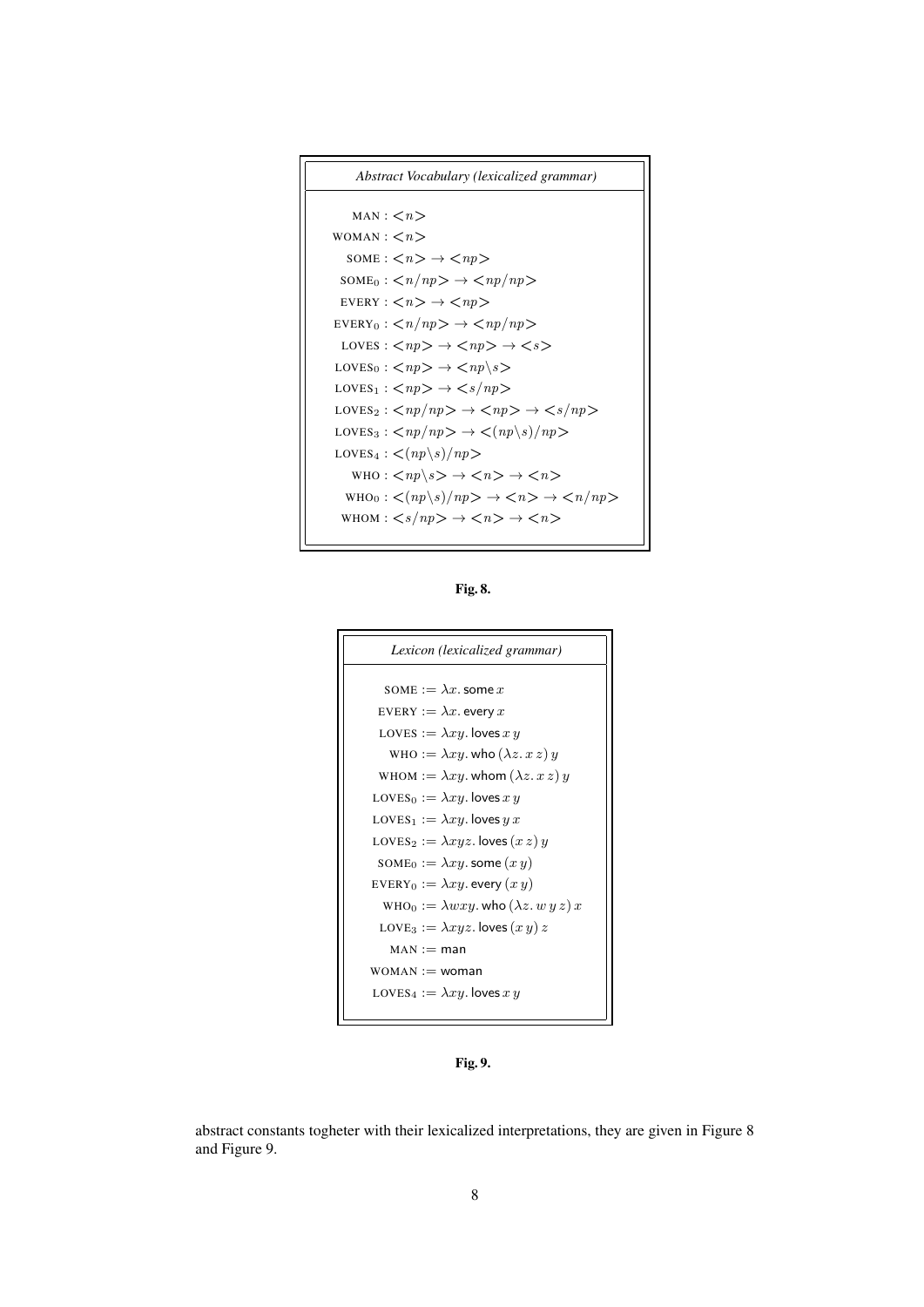#### 5 From string to terms and vice versa

In the previous section, we have defined a lexicalized ACG that generates the  $\lambda$ -terms corresponding to the derivations of a given Lambek grammar. It now remains to interpret these  $\lambda$ -terms as strings. To this end, we first associate to each lambek type,  $\alpha$ , a simple type  $\overline{\alpha}$ , built over a type  $\sigma$  corresponding to a set of strings  $\mathcal{L}^*$ :

$$
\overline{a} = \sigma, \text{ for } a \text{ atomic}
$$

$$
\overline{\alpha \setminus \beta} = \overline{\alpha} \to \overline{\beta}
$$

$$
\overline{\beta / \alpha} = \overline{\alpha} \to \overline{\beta}
$$

We then define two families of combinators,  $\mathbb{E}_{\alpha} : \sigma \to \overline{\alpha}$  and  $\mathbb{P}_{\alpha} : \overline{\alpha} \to \sigma$ , which allow to transform a strings into a  $\lambda$ -terms and vice versa:

$$
\mathbb{E}_{a} w = w
$$
  
\n
$$
\mathbb{E}_{\alpha \setminus \beta} w = \lambda x. \mathbb{E}_{\beta} ((\mathbb{P}_{\alpha} x) + w)
$$
  
\n
$$
\mathbb{E}_{\beta / \alpha} w = \lambda x. \mathbb{E}_{\beta} (w + (\mathbb{P}_{\alpha} x))
$$
  
\n
$$
\mathbb{P}_{a} t = t
$$
  
\n
$$
\mathbb{P}_{\alpha \setminus \beta} t = \mathbb{P}_{\beta} (t (\mathbb{E}_{\alpha} \epsilon))
$$
  
\n
$$
\mathbb{P}_{\beta / \alpha} t = \mathbb{P}_{\beta} (t (\mathbb{E}_{\alpha} \epsilon))
$$

We first state and prove two technical lemmas.

**Lemma 1.** *For every string* w *and every type*  $\alpha$ ,  $\mathbb{P}_{\alpha}(\mathbb{E}_{\alpha}t) = t$ .

*Proof.* By induction on  $\alpha$ .

**Lemma 2.** Let t be a  $\lambda$ -term in normal form such that  $(x_i : \alpha_i)_{i \in I} \mapsto_L t : \alpha$ . Then, for *every set of strings*  $\{w_i \mid i \in I\}$ , the following properties hold:

*1. if t is a variable or an application, then*  $t[x_i := (\mathbb{E}_{\alpha_i} w_i)]_{i \in I} = \mathbb{E}_{\alpha} (\sum_{i \in I} w_i)$ ; 2. if t is an abstraction, then  $\mathbb{P}_{\alpha}$   $t[x_i := (\mathbb{E}_{\alpha_i} w_i)]_{i \in I} = \sum_{i \in I} w_i$ .

*Proof.* By induction on t.  $\Box$ 

The following lemma is the main property of the operators  $\mathbb{E}_{\alpha}$  and  $\mathbb{P}_{\alpha}$ .

**Lemma 3.** Let t be a  $\lambda$ -term such that  $(x_i : \alpha_i)_{i \in I} \vdash_{\lambda} L$  t :  $\alpha$ . Then, for every set of *strings*  $\{w_i \mid i \in I\}$ ,  $\mathbb{P}_{\alpha} t[x_i := (\mathbb{E}_{\alpha_i} w_i)]_{i \in I} = \sum_{i \in I} w_i$ .

*Proof.* Let  $t'$  be the normal form of  $t$ . The results follows from Lemma 2, Lemma 1, and the fact that  $\mathbb{P}_{\alpha} t[x_i := (\mathbb{E}_{\alpha_i} w_i)]_{i \in I} = \mathbb{P}_{\alpha} t'[x_i := (\mathbb{E}_{\alpha_i} w_i)]_{i \in I}$ .

We then immediatelly obtain the following corollary.

**Corollary 1.** Let t be a  $\lambda$ -term such that  $(x_i : \alpha_i)_{i \in I} \vdash_{\lambda} L$  t : a, where a is an atomic *type. Then, for every set of strings*  $\{w_i \mid i \in I\}$ ,  $t[x_i := (\mathbb{E}_{\alpha_i} w_i)]_{i \in I} = \sum_{i \in I} w_i$  $\Box$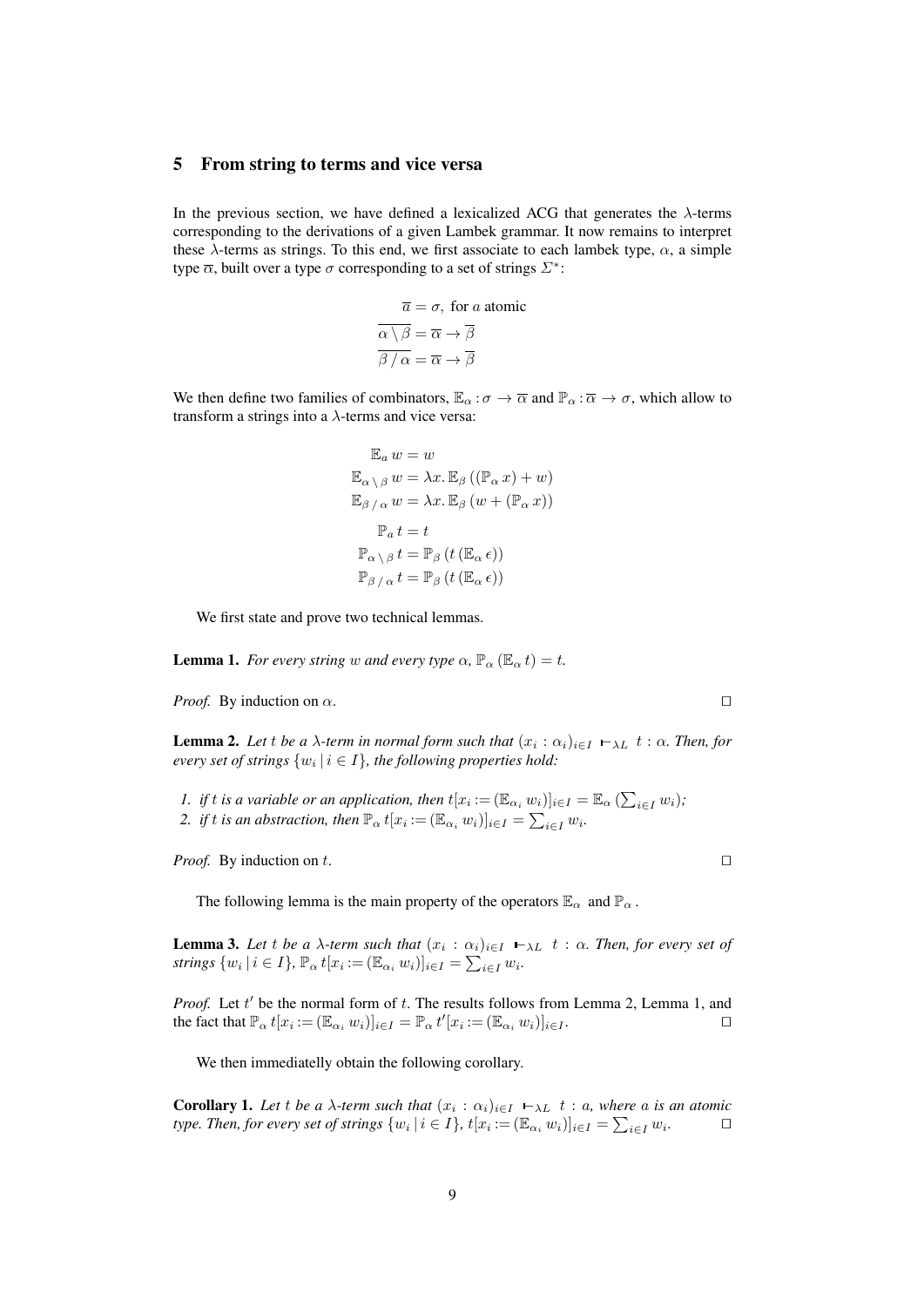

Fig. 10.

# 6 From LG to ACG

Consider the signature given in Figure 5. It has been used as the object vocabulary of both the ACGs  $LDER$  and  $LDER$ <sub>lex</sub>. We now use it as the abstract vocabulary of another ACG whose lexicon, which is given in Figure 10, is obtained by applying the operator  $\mathbb{E}_{\alpha}$ . Let us call this new ACG  $GEN_{string}$ .

The fact that the object vocabulary of  $LDER_{lex}$  is, at the same time, the abstract vocabulary of  $GEN_{string}$  allows the two ACGs to be composed. Let us call the ACG resulting from this composition  $CFG_{\lambda}$ . The picture is then the following:



Now, in order to define an ACG that is strongly equivalent (up to a relabelling) to the original Lambek grammar, we need a last transformation. Consider the ACG  $CFG_{\lambda}$ , which has been obtained by omposition. It is a second-order ACG whose lexicon is third-order.<sup>1</sup> In fact, it is always possible to transform such an ACG in an object-language-equivalent third-order ACG whose lexicon is second order. Roughly speaking, the construction consists in replacing each atomic abstract type  $\alpha$ , whose interpretation is  $\alpha := a \rightarrow b$ , by a type  $\alpha_1 \to \alpha_2$  (where  $\alpha_1$  and  $\alpha_2$  are fresh symbols) together with the interpretations  $\alpha_1 := a$ and  $\alpha_2 := b$ . Applying this transformation to  $CFG_\lambda$ , we end up with a grammar whose abstract vocabulary and lexicon are respectively given in Figure 11 and Figure 12. The object language of this ACG corresponds to the language generated by the original Lambek grammar. Its abstract language corresponds to the derivations of the original Lambek grammar (up to a relabelling, i.e., a homomorphism that is sending constants to constants).

<sup>&</sup>lt;sup>1</sup> It is third-order because the type of the strings is defined to be the second-order type  $o \rightarrow o$ . Consequently, an apparently second-order interpretation such as  $\langle n/np \rangle := \sigma \to \sigma$  corresponds, in fact, to a third-order interpretation (namely,  $\langle n / np \rangle := (o \to o) \to o \to o$ ).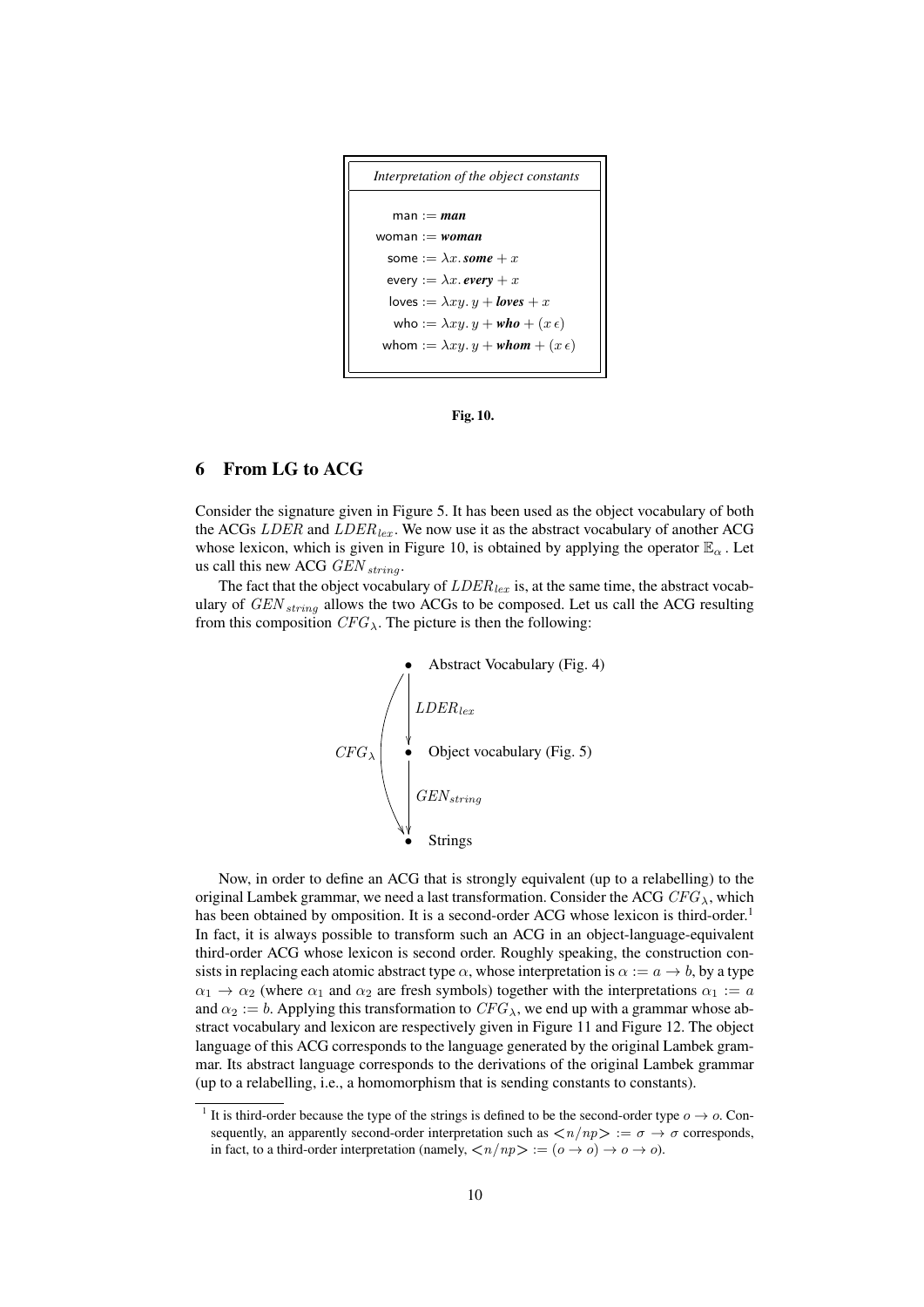```
Abstract Vocabulary (final grammar)
     MAN: nWOMAN : nSOME : n \rightarrow npSOME<sub>0</sub>: (np_0 \rightarrow n_0) \rightarrow np_1 \rightarrow np_2EVERY : n \rightarrow npEVERY_0: (np_0 \rightarrow n_0) \rightarrow np_1 \rightarrow np_2LOVES : np \rightarrow np \rightarrow sLOVES<sub>0</sub> : np \rightarrow np_3 \rightarrow s_0LOVES<sub>1</sub>: np \rightarrow np_4 \rightarrow s_1LOVES<sub>2</sub>: (np_1 \rightarrow np_2) \rightarrow np \rightarrow np_4 \rightarrow s_1LOVES<sub>3</sub>: (np_1 \rightarrow np_2) \rightarrow np_5 \rightarrow np_6 \rightarrow s_2LOVES<sub>4</sub> : np_5 \rightarrow np_6 \rightarrow s_2WHO : (np_3 \to s_0) \to n \to nWHO<sub>0</sub>: (np_5 \rightarrow np_6 \rightarrow s_2) \rightarrow n \rightarrow np_0 \rightarrow n_0WHOM : (np_4 \rightarrow s_1) \rightarrow n \rightarrow n
```
Fig. 11.



Fig. 12.

# 7 Conclusions and future work

We have demonstrated, on an example, how to represent a given Lambek grammar as an ACG. The generality of our method is somehow ensured by the several mathematical results